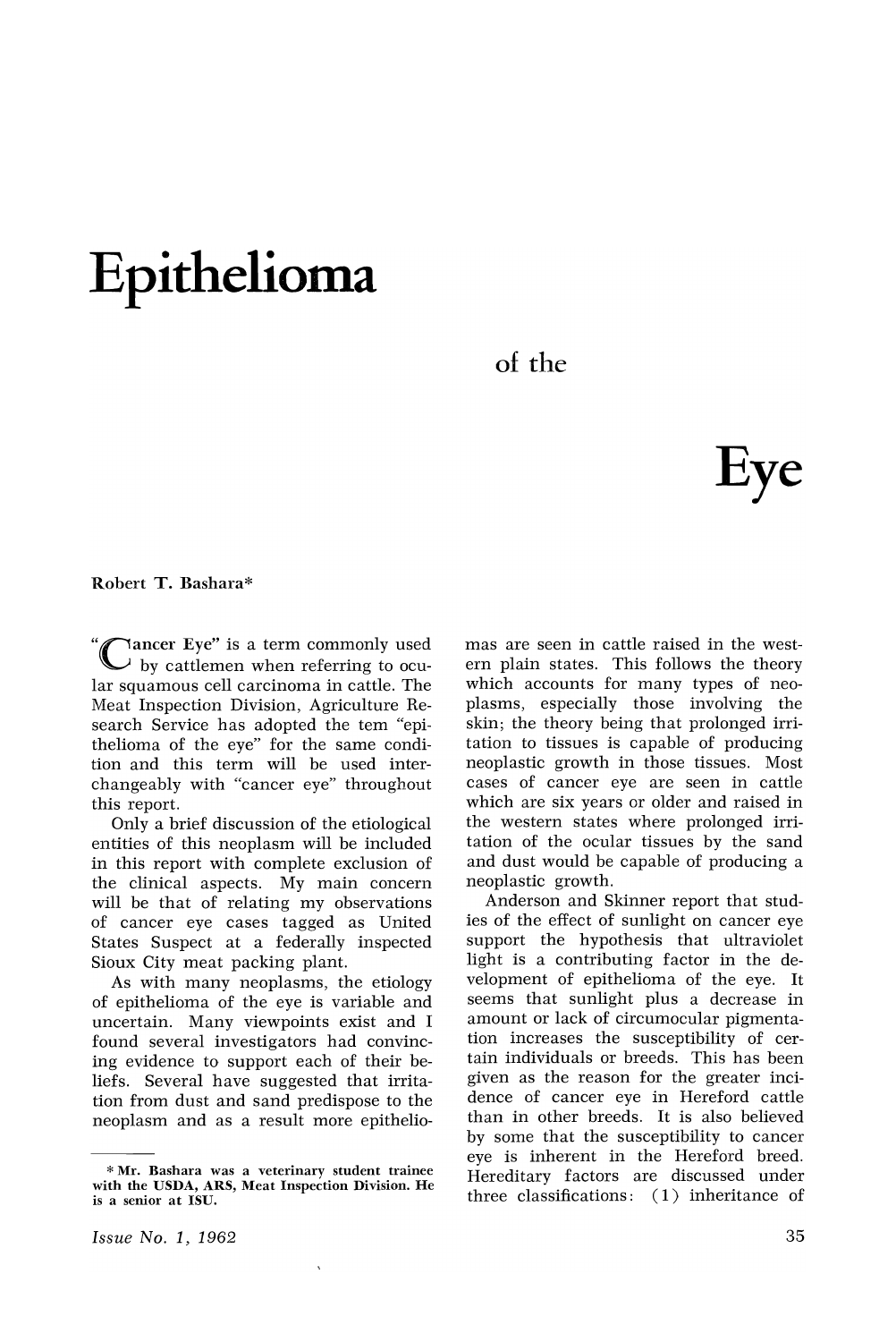individual differences in susceptibility, (2) inheritance of breed differences in susceptibility, and (3) relationship of circumocular pigmentation to cancer eye. Reports on the hereditary factors concerning cancer eye are not sufficient to provide conclusive evidence as to the etiology.

More recent work indicates that the nutritional plane of cattle feeding has definite bearing on the occurrence of cancer eye. In tests where cows were fed three levels of winter feeding, the following was observed: the higher level of feeding increased (1) the average number of sites on the eyes affected by the lesions and their rate of increase with age, (2) the number of afflicted animals, and (3) the state of pathogenesis of the lesions. The survival rate of those animals on the higher feeding levels was lower than those on the lower feeding levels. These results are attributed to faster physiological aging of animals on high nutritional planes.

I believe that each of these etiological hypothesis has some significance in the development of cancer eye. As with many forms of neoplastic tissue, their development is caused by many factors and qnite often a combination of these factors, the frequency increasing as more of these factors exist at the same time. It is my opinion that when several of the etiological agents mentioned are present at the same time, there is a great possibility for the development of cancer eye.

The remainder of this communication will be based on the work I performed at a Sioux City meat packing plant, where I had the opportunity to examine slaughter cattle in the ante-mortem and post-mortem state. Ante-mortem lay inspectors would tag probable cancer eye suspects and upon receiving the suspect card I would examine the animals in the pens. After slaughter I would examine the heads of the animals and the viscera and carcasses when indicated, that is in cases where metastasis had occurred. I examined 76 animals which were condemned in part or in their entirety for epithelioma of the eye. These cases were observed during the period from June 11, 1962 until August 29, 1962.

During this entire period of time I observed 75 epitheliomas in cows, one in a bull, and none in steers. This, I believe can be attributed to the fact that steers are slaughtered before neoplasms have a chance to develop and bulls are fewer and more closely observed and cared for than cows. Some cows are allowed to run loose for as long as a year without observation and then in late summer the herds are culled and any sick animals are sent to market. It is after culling that slaughter houses receive the majority of the animals affected with cancer eye. In this Sioux City plant where I worked, there were 644 cattle tagged for cancer eye from September 29, 1961 until January 8, 1962, while only 364 were tagged from March 26, 1962 until August 29, 1962 (Table I).

## Table I

ANTE-MORTEM SUSPECTS

|  |  |  | (Special attention to epithelioma) |  |
|--|--|--|------------------------------------|--|
|--|--|--|------------------------------------|--|

| Group I— 2550 Cattle                           |            |             |          |         |               |
|------------------------------------------------|------------|-------------|----------|---------|---------------|
|                                                | Here-      | fords Roan* | Black    | F.t     | Hol-<br>stein |
| No. of Cattle<br>% total cattle<br>No. of epi- | 1850<br>73 | 198<br>8    | 211<br>8 | 62<br>2 | 229<br>9      |
| theliomas<br>$%$ total epi-                    | 618        | 12          | 1        | 7       | 6             |
| theliomas<br>% Herefords with                  | 97         | 2           | .2       | 1       | 1             |
| epitheliomas                                   | - 33       | 6           |          | 11      | 3             |
| Group II—2494 Cattle                           |            |             |          |         |               |
|                                                | Here-      |             |          |         | Hol-          |
|                                                |            | fords Roan  | Black    | F.      | stein         |
| No. of cattle 1640                             |            | 263         | 176      | 57      | 358           |
| % total cattle<br>No. of epi-                  | 66         | 11          | 7        | 2       | 14            |
| theliomas<br>$%$ total epi-                    | 325        | 15          | 2        | 11      | 11            |
| theliomas<br>% Herefords with                  | 89         | 4           | .5       | 3       | 3             |
| epitheliomas                                   | 20         | 6           | 1        | 19      | 3             |

Includes all red or brown cattle other than Hereford.

t Refers to black white face cattle.

This supports the idea that more cases of cancer eye are seen in slaughter houses in the fall than at any other time of the year.

All of the epitheliomas I observed were in animals over six years of age (Table II). This supports the fact that the inci-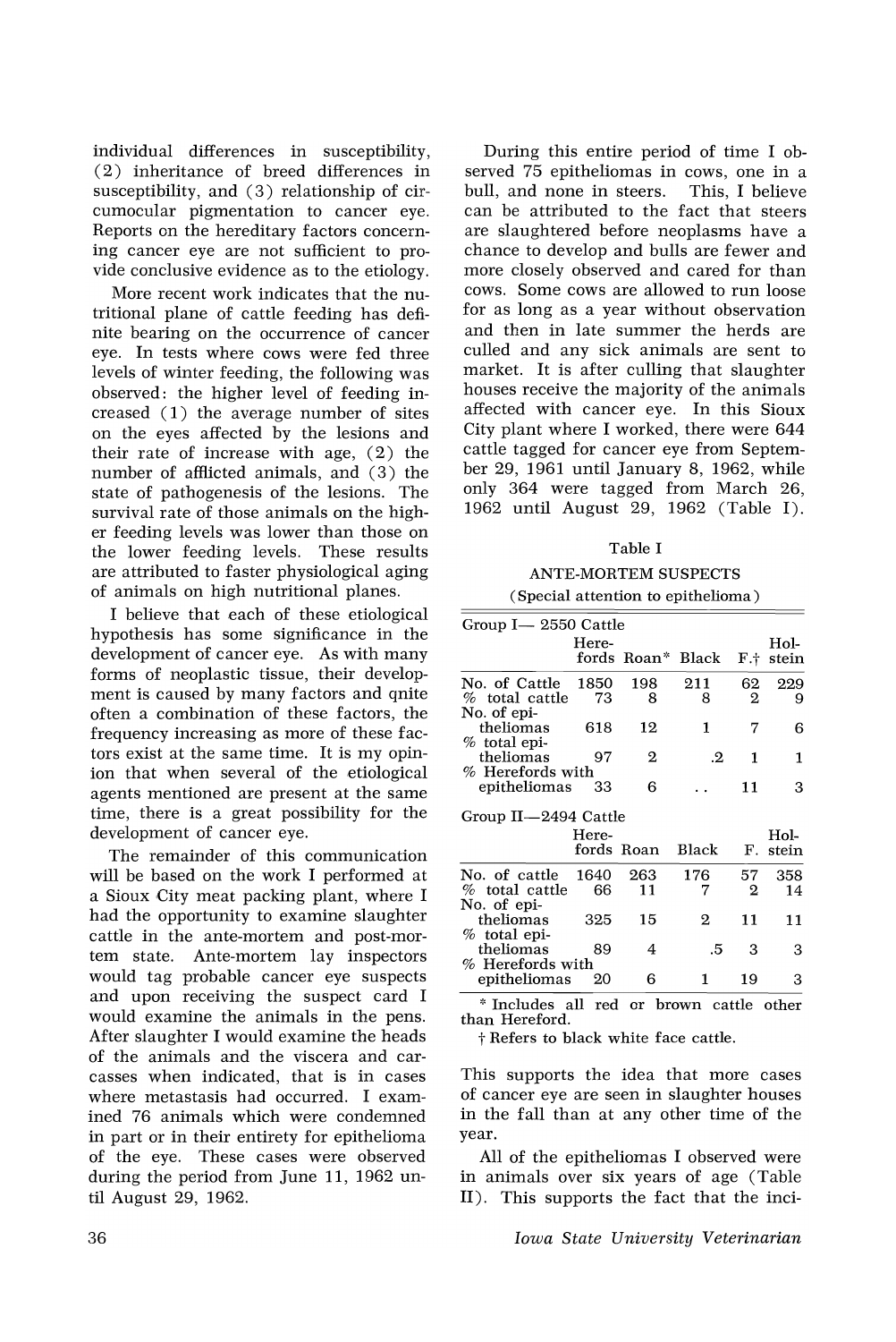| . .<br>×<br>۰.<br>×<br>٠<br>× |
|-------------------------------|
|-------------------------------|

Age Distribution of Animals Affected with Cancer Eye

| No. of                    |              |           | Age, in years  |             |
|---------------------------|--------------|-----------|----------------|-------------|
| animals<br>affected<br>76 | 5 or<br>less | 6-8<br>36 | $9 - 11$<br>14 | 12-14<br>26 |

dence of cancer eye is greatest in older cows because they are allowed to live for relatively longer periods of time, thereby giving the neoplasm a chance to develop.

Work in Denver has revealed that the predisposition to cancer eye in Herefords is no greater than in other breeds but that the more frequent occurrence in Herefords is attributed to the greater number of Herefords slaughtered. Taking a random count of animals slaughtered here in Sioux City, I found that approximately 65-75% of the cattle slaughtered at this point were Herefords. Of 2,550 animals tagged as U. S. suspects between September 29, 1961 and January 1, 1962, 1,850 (approximately 73% ) were Herefords and of 2,494 tagged between March 26, 1962 and August 29, 1962, 1.,640 (approximately 66%) were Herefords. Referring to Table I, 73% and 66% of the cattlein this case the Hereford breed-acounted for 97% and 89% respectively, of the epitheliomas. Again referring to Table I, 33% and 20% of the Herefords tagged were tagged for cancer eye, showing a higher incidence than in any of the other breeds. The white faced black cattle showed the next highest percentage of epitheliomas. This perhaps can be explained by the Hereford cross in many of these cattle.

From my observations and results I am of the opinion that Hereford cattle do show a greater susceptibility to cancer eye than other breeds. I do not feel that my information is conclusive by any means, but do feel that the data and facts I have accumulated are substantial in supporting the hypothesis ,of many investigators, that cancer eye does have a predilection for Hereford cattle.

Other observations I made concerning cancer eye will now be discussed. Of 70 cases studied, 35 showed lesions of cancer eye in the right eye, 28 in the left eye and

*Issue No.1, 1962* 37

7 showed bilateral lesions. There did not seem to be any pattern to the frequency of occurrence in either one eye or the other.

Of 82 lesions studied, 30 were confined to the cornea or eyeball itself, 18 were confined to the nictitating membrane and/ or the conjunctiva and lids, and 34 showed lesions involving both the cornea and the conjunctiva and lids. One case showed metastasis to the parotid lymph node and the lungs, 2 cases had metastasized to the parotid, atlantal, and mandibular lymph nodes and the lungs, 2 cases to the parotid, atlantal, and mandibular lymph nodes, 3 cases to the parotid and atlantal lymph nodes, and 13 cases to the parotid lymph node alone. The conjunctiva was involved in all cases in which metastasis had occurred. No metastasis



Ante-mortem Epithelioma of eye

was seen in any case in which the cornea alone was involved. This, I believe to be quite significant evidence to support the belief that because the lymph drainage of the cornea is less profuse than that of the conjunctiva or lids, there is less chance for metastasis to occur. Perhaps this may be a factor in the post-mortem disposition of heads in which only the cornea shows lesions of cancer eye. When sufficient evidence is present to show that metastasis does not accompany the beginning